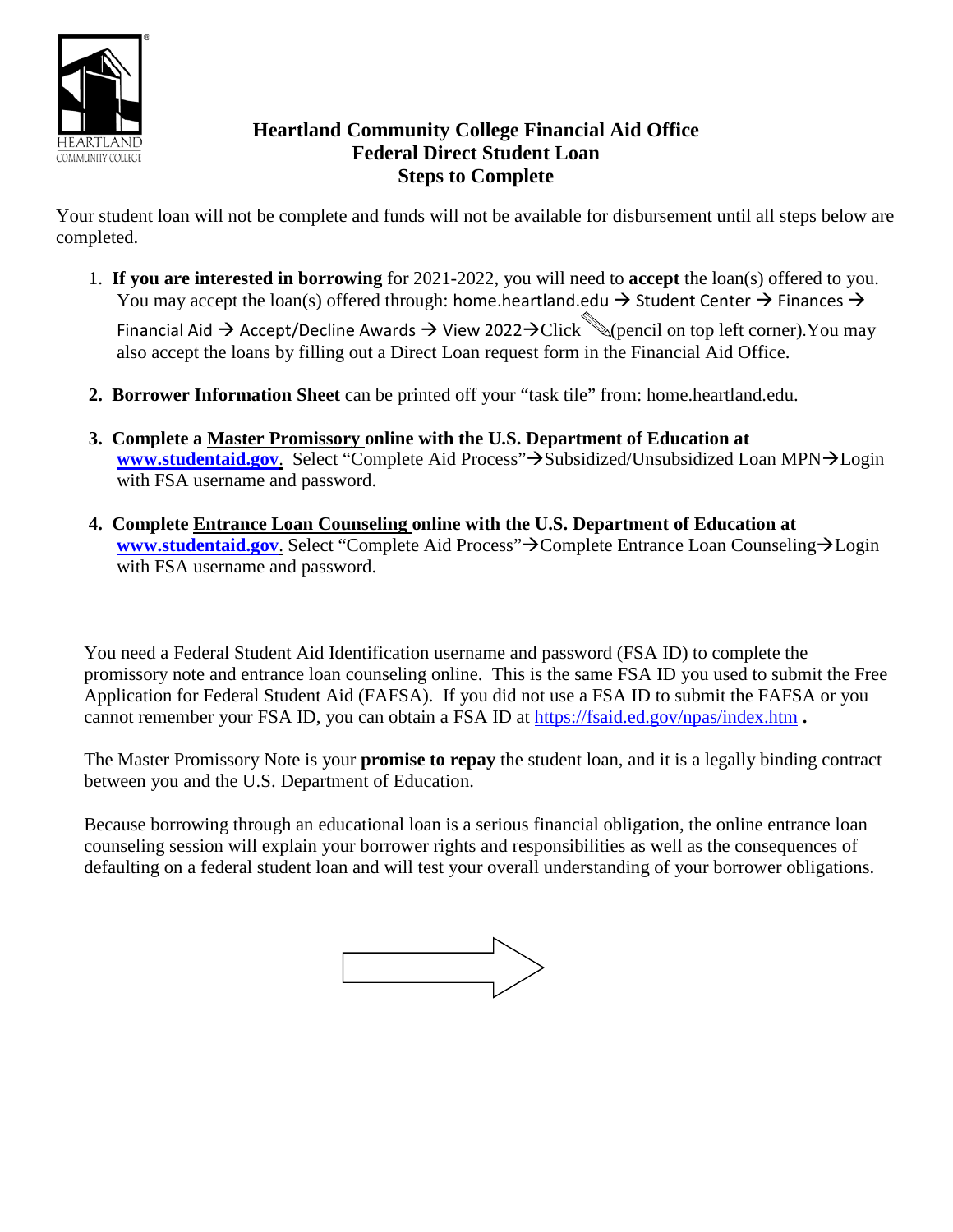## **5. Select your refund preference via BankMobile.**

Direct Loan funds will be applied to your Heartland student account and will be used first to pay for any institutional charges such as tuition and fees. After all institutional charges have been paid; any remaining funds will be released to you through BankMobile.

If you are new to Heartland Community College, BankMobile information will be mailed to you in the beginning of the semester. You need to make sure you choose how you wish to receive your financial aid refunds, either through direct deposit to an already existing bank account, or by having funds added to your Bank Mobile debit card. For more information about BankMobile, visit this link: <https://www.refundselection.com/>

## **Loan Disbursement Reminders**

**Full Year Loans (Fall 2021/Spring 2022) --** If your loan is a full year (fall/spring) loan, then you will receive one disbursement for the fall term (approximately the first week of November) and one disbursement for the spring term (approximately the first week of April).

**Fall Only, Spring Only, Or Summer Only Loan** -- If your loan is a fall only, spring only or summer only loan, then you will receive two disbursements after the 50% point of the applicable semester.

**Loan Origination Fees** – Note that your loan disbursement will be slightly less than the amount you borrow. This is due to a loan origination fee which the Department of Education deducts from each loan. The loan origination fee is 1.057% for 2021-2022 year.